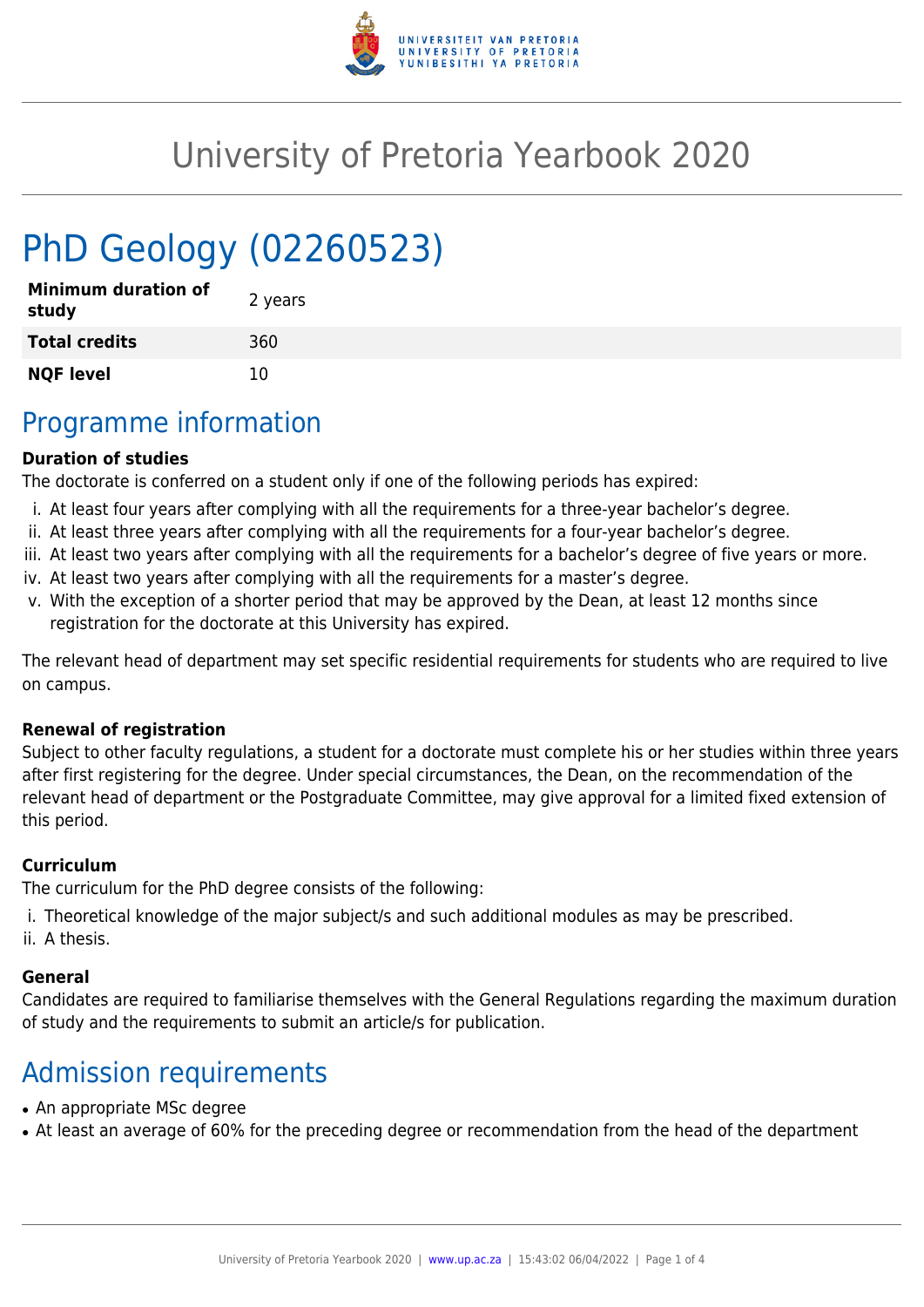

### Examinations and pass requirements

- i. Consult the General Regulations that apply to the calculation of marks.
- ii. In order to obtain the PhD degree the candidate must:
- pass the examinations and the prescribed modules, as determined in the study programme;
- pass the thesis; and
- pass the final examination on the thesis and general subject knowledge.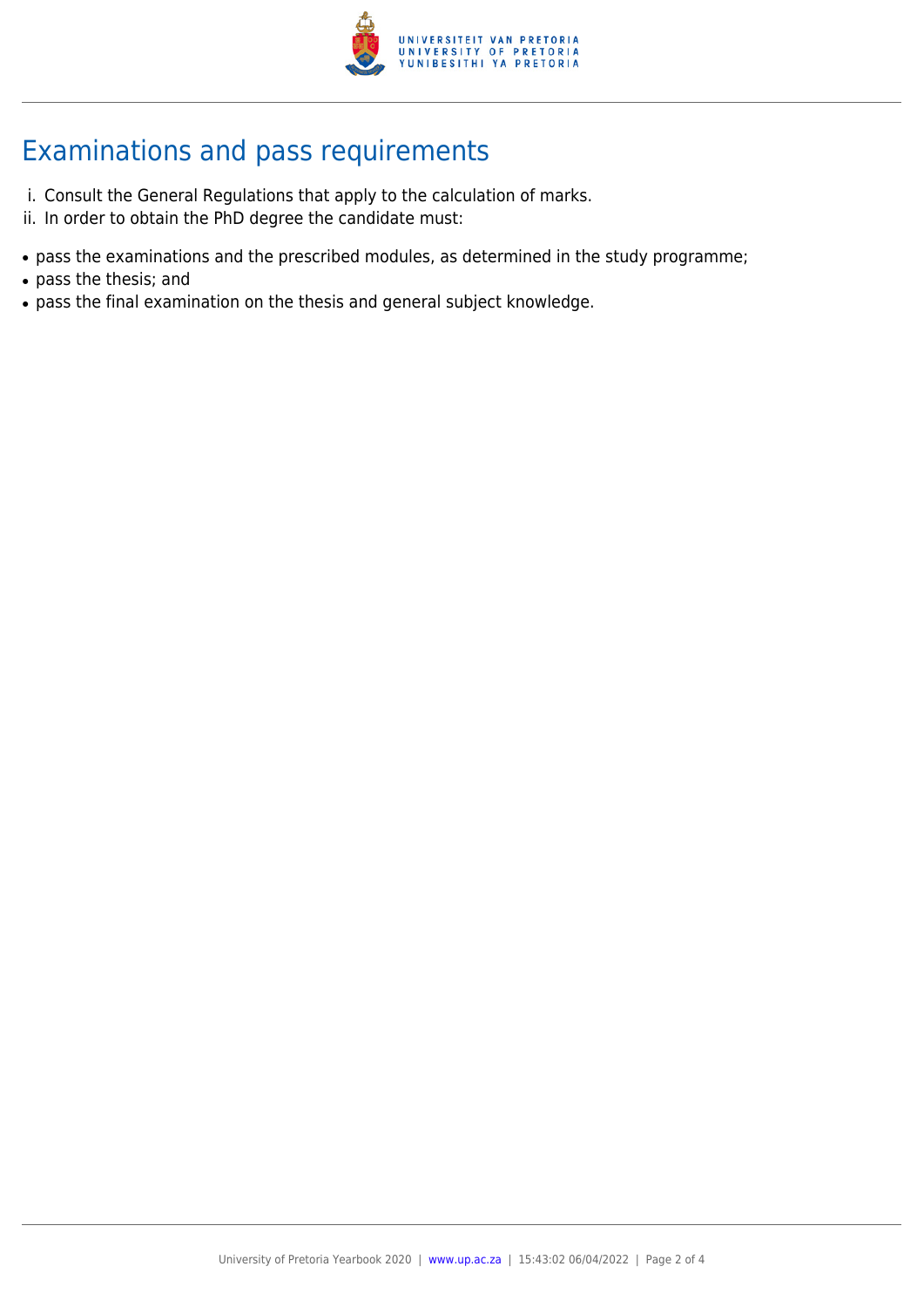

### Curriculum: Year 1

**Minimum credits: 360**

### **Core modules**

[Thesis: Geology 990](https://www.up.ac.za/faculty-of-education/yearbooks/2020/modules/view/GLG 990) (GLG 990) - Credits: 360.00